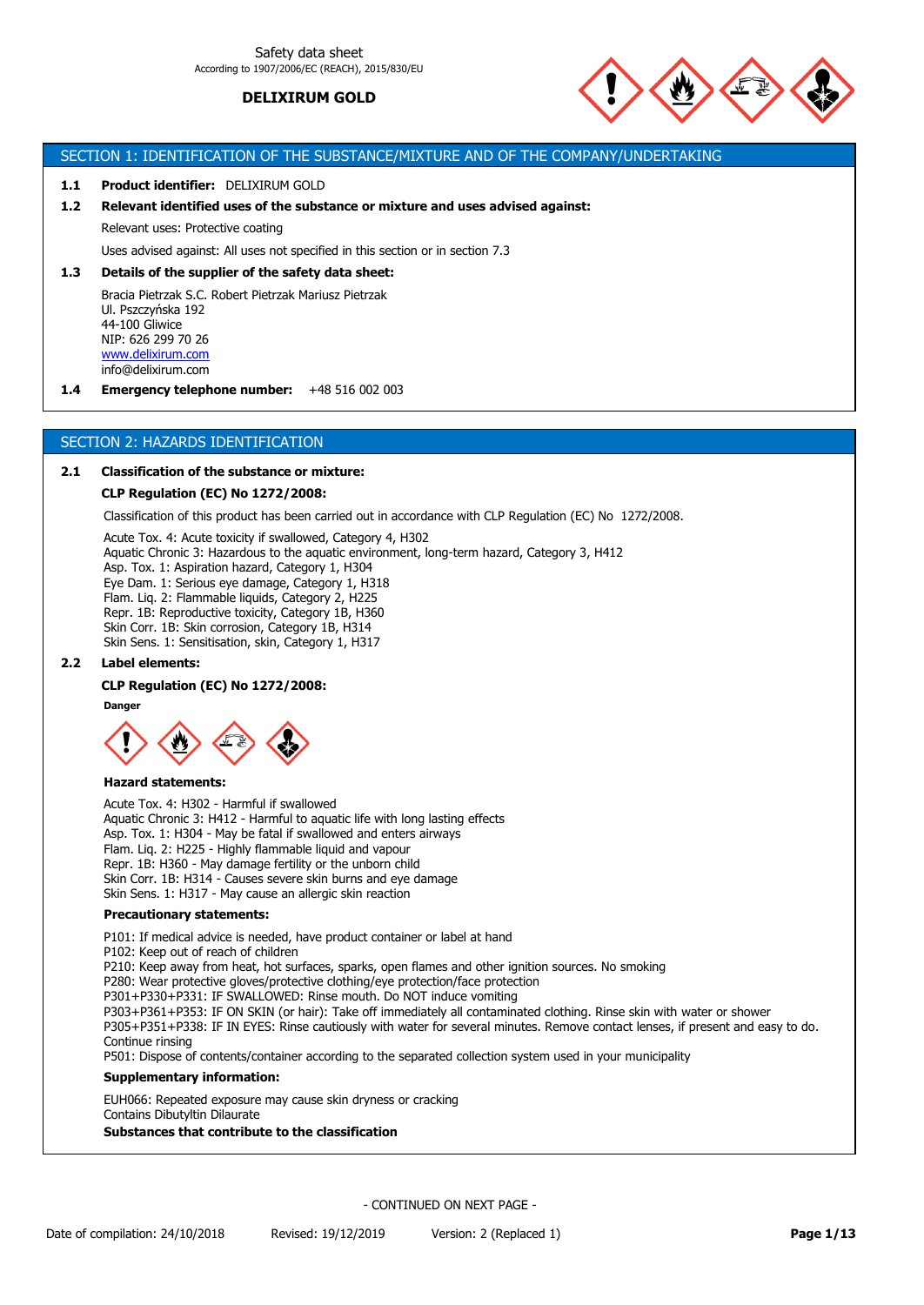

## SECTION 2: HAZARDS IDENTIFICATION (continued)

Hydrocarbons, C10-C13, n-alkanes, isoalkanes, cyclics, <2% aromatics; Trimethoxy(methyl)silane; 3-aminopropyltriethoxysilane; Dibutyltin Dilaurate

**Additional Labelling (Annex XVII, REACH):**

Restricted to professional users

# **2.3 Other hazards:**

Product fails to meet PBT/vPvB criteria

# SECTION 3: COMPOSITION/INFORMATION ON INGREDIENTS

### **3.1 Substance:**

Non-applicable

### **3.2 Mixture:**

### **Chemical description:** Mixture composed of chemical products

#### **Components:**

In accordance with Annex II of Regulation (EC) No 1907/2006 (point 3), the product contains:

|                                | Identification                                                       |                                             | Chemical name/Classification<br>Concentration                                                                                                                                                                                    |             |  |  |
|--------------------------------|----------------------------------------------------------------------|---------------------------------------------|----------------------------------------------------------------------------------------------------------------------------------------------------------------------------------------------------------------------------------|-------------|--|--|
| CAS:                           | Non-applicable<br>918-481-9                                          |                                             | Hydrocarbons, C10-C13, n-alkanes, isoalkanes, cyclics, <2% aromatics <sup>(1)</sup><br>Self-classified                                                                                                                           |             |  |  |
| EC:<br>Index:<br><b>REACH:</b> | Non-applicable<br>01-2119457273-39-<br><b>XXXX</b>                   | Regulation 1272/2008                        | G)<br>Asp. Tox. 1: H304; EUH066 - Danger                                                                                                                                                                                         | $25 - 50%$  |  |  |
| CAS:<br>EC:                    | 1185-55-3<br>214-685-0                                               | Trimethoxy(methyl)silane <sup>(1)</sup>     | Self-classified                                                                                                                                                                                                                  |             |  |  |
| Index:                         | Non-applicable<br>REACH: 01-2119517436-40-<br><b>XXXX</b>            | Regulation 1272/2008                        | Ω<br>$\cdot$ (b)<br>Flam. Lig. 2: H225; Skin Sens. 1: H317 - Danger                                                                                                                                                              | $25 - 50%$  |  |  |
| CAS:<br>EC:                    | $919 - 30 - 2$<br>213-048-4                                          | 3-aminopropyltriethoxysilane <sup>(1)</sup> | ATP CLP00                                                                                                                                                                                                                        |             |  |  |
| Index:                         | 612-108-00-0<br>REACH: 01-2119480479-24-<br><b>XXXX</b>              | Regulation 1272/2008                        | 〈!〉<br>Acute Tox. 4: H302; Skin Corr. 1B: H314 - Danger                                                                                                                                                                          | $10 - 25%$  |  |  |
| CAS:                           | 2943-75-1<br>220-941-2                                               | Triethoxyoctylsilane <sup>(1)</sup>         | Self-classified                                                                                                                                                                                                                  |             |  |  |
| EC:<br>Index:<br><b>REACH:</b> | Non-applicable<br>01-2119972313-39-<br><b>XXXX</b>                   | Regulation 1272/2008                        | <r)<br>Skin Irrit. 2: H315 - Warning</r)<br>                                                                                                                                                                                     | $2,5 - 10%$ |  |  |
| CAS:                           | $77 - 58 - 7$                                                        | Dibutyltin Dilaurate <sup>(1)</sup>         | Self-classified                                                                                                                                                                                                                  |             |  |  |
| EC:<br>Index:                  | 201-039-8<br>050-030-00-3<br>REACH: 01-2119496068-27-<br><b>XXXX</b> | Regulation 1272/2008                        | Aquatic Acute 1: H400; Aquatic Chronic 1: H410; Muta. 2: H341; Repr. 1B:<br>$\Leftrightarrow$ $\Leftrightarrow$ $\Leftrightarrow$<br>H360; Skin Corr. 1C: H314; Skin Sens. 1: H317; STOT RE 1: H372; STOT SE 1:<br>H370 - Danger | $< 1 \%$    |  |  |
| CAS:<br>EC:                    | $67 - 56 - 1$<br>200-659-6                                           | Methanol <sup>(2)</sup>                     | ATP CLP00                                                                                                                                                                                                                        |             |  |  |
| Index:                         | 603-001-00-X<br>REACH: 01-2119433307-44-<br><b>XXXX</b>              | Regulation 1272/2008                        | ◇◇<br>Acute Tox. 3: H301+H311+H331; Flam. Lig. 2: H225; STOT SE 1: H370 - Danger                                                                                                                                                 | $< 1 \%$    |  |  |

 $^{(1)}$  Substances presenting a health or environmental hazard which meet criteria laid down in Regulation (EU) No. 2015/830

<sup>(2)</sup> Substance with a Union workplace exposure limit

To obtain more information on the hazards of the substances consult sections 11, 12 and 16.

# SECTION 4: FIRST AID MEASURES

# **4.1 Description of first aid measures:**

Request medical assistance immediately, showing the SDS of this product.

#### **By inhalation:**

This product is not classified as hazardous through inhalation. However, in case of intoxication symptoms it is recommended to remove the person affected from the area of exposure, provide clean air and keep at rest. Request medical attention if symptoms persist.

#### **By skin contact:**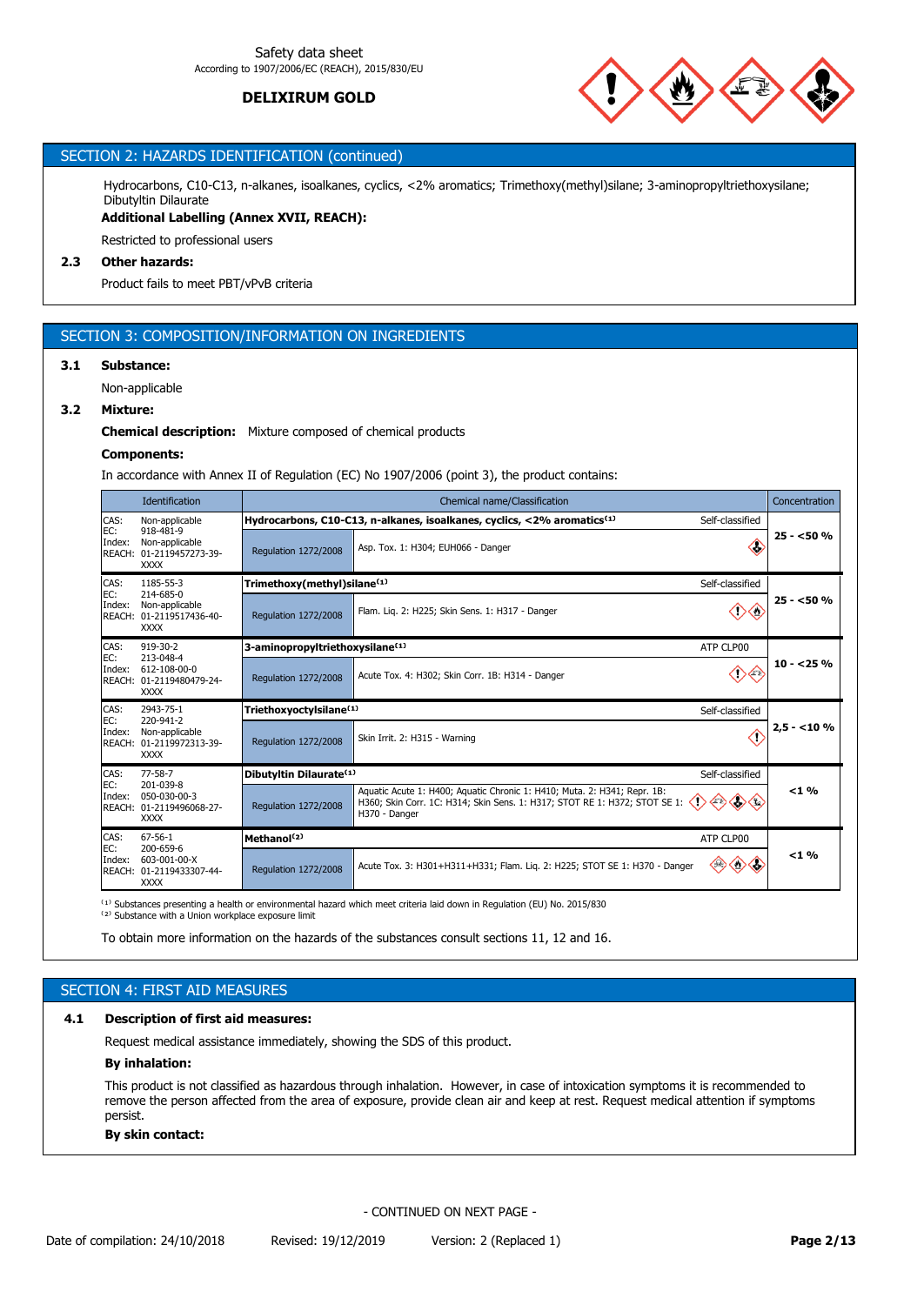

# SECTION 4: FIRST AID MEASURES (continued)

Remove contaminated clothing and footwear, rinse skin or shower the person affected if appropriate with plenty of cold water and neutral soap. In serious cases see a doctor. If the product causes burns or freezing, clothing should not be removed as this could worsen the injury caused if it is stuck to the skin. If blisters form on the skin, these should never be burst as this will increase the risk of infection.

#### **By eye contact:**

Rinse eyes thoroughly with lukewarm water for at least 15 minutes. Do not allow the person affected to rub or close their eyes. If the injured person uses contact lenses, these should be removed unless they are stuck to the eyes, in which case this could cause further damage. In all cases, after cleaning, a doctor should be consulted as quickly as possible with the SDS of the product.

#### **By ingestion/aspiration:**

Request medical assistance immediately, showing the SDS of this product. Do not induce vomiting, but if it does happen keep the head down to avoid aspiration. In the case of loss of consciousness do not administer anything orally unless supervised by a doctor. Rinse out the mouth and throat, as they may have been affected during ingestion. Keep the person affected at rest.

#### **4.2 Most important symptoms and effects, both acute and delayed:**

Acute and delayed effects are indicated in sections 2 and 11.

#### **4.3 Indication of any immediate medical attention and special treatment needed:**

Non-applicable

## SECTION 5: FIREFIGHTING MEASURES

### **5.1 Extinguishing media:**

If possible use polyvalent powder fire extinguishers (ABC powder), alternatively use foam or carbon dioxide extinguishers (CO₂). IT IS RECOMMENDED NOT to use full jet water as an extinguishing agent.

### **5.2 Special hazards arising from the substance or mixture:**

As a result of combustion or thermal decomposition reactive sub-products are created that can become highly toxic and, consequently, can present a serious health risk.

#### **5.3 Advice for firefighters:**

Depending on the magnitude of the fire it may be necessary to use full protective clothing and self-contained breathing apparatus (SCBA). Minimum emergency facilities and equipment should be available (fire blankets, portable first aid kit,...) in accordance with Directive 89/654/EC.

#### **Additional provisions:**

Act in accordance with the Internal Emergency Plan and the Information Sheets on actions to take after an accident or other emergencies. Eliminate all sources of ignition. In case of fire, cool the storage containers and tanks for products susceptible to combustion, explosion or BLEVE as a result of high temperatures. Avoid spillage of the products used to extinguish the fire into an aqueous medium.

#### SECTION 6: ACCIDENTAL RELEASE MEASURES

### **6.1 Personal precautions, protective equipment and emergency procedures:**

Isolate leaks provided that there is no additional risk for the people performing this task. Evacuate the area and keep out those without protection. Personal protection equipment must be used against potential contact with the spilt product (See section 8). Above all prevent the formation of any vapour-air flammable mixtures, through either ventilation or the use of an inert medium. Destroy any source of ignition. Eliminate electrostatic charges by interconnecting all the conductive surfaces on which static electricity could form, and also ensuring that all surfaces are connected to the ground.

#### **6.2 Environmental precautions:**

Avoid at all cost any type of spillage into an aqueous medium. Contain the product absorbed appropriately in hermetically sealed containers. Notify the relevant authority in case of exposure to the general public or the environment.

# **6.3 Methods and material for containment and cleaning up:**

It is recommended:

Absorb the spillage using sand or inert absorbent and move it to a safe place. Do not absorb in sawdust or other combustible absorbents. For any concern related to disposal consult section 13.

# **6.4 Reference to other sections:**

See sections 8 and 13.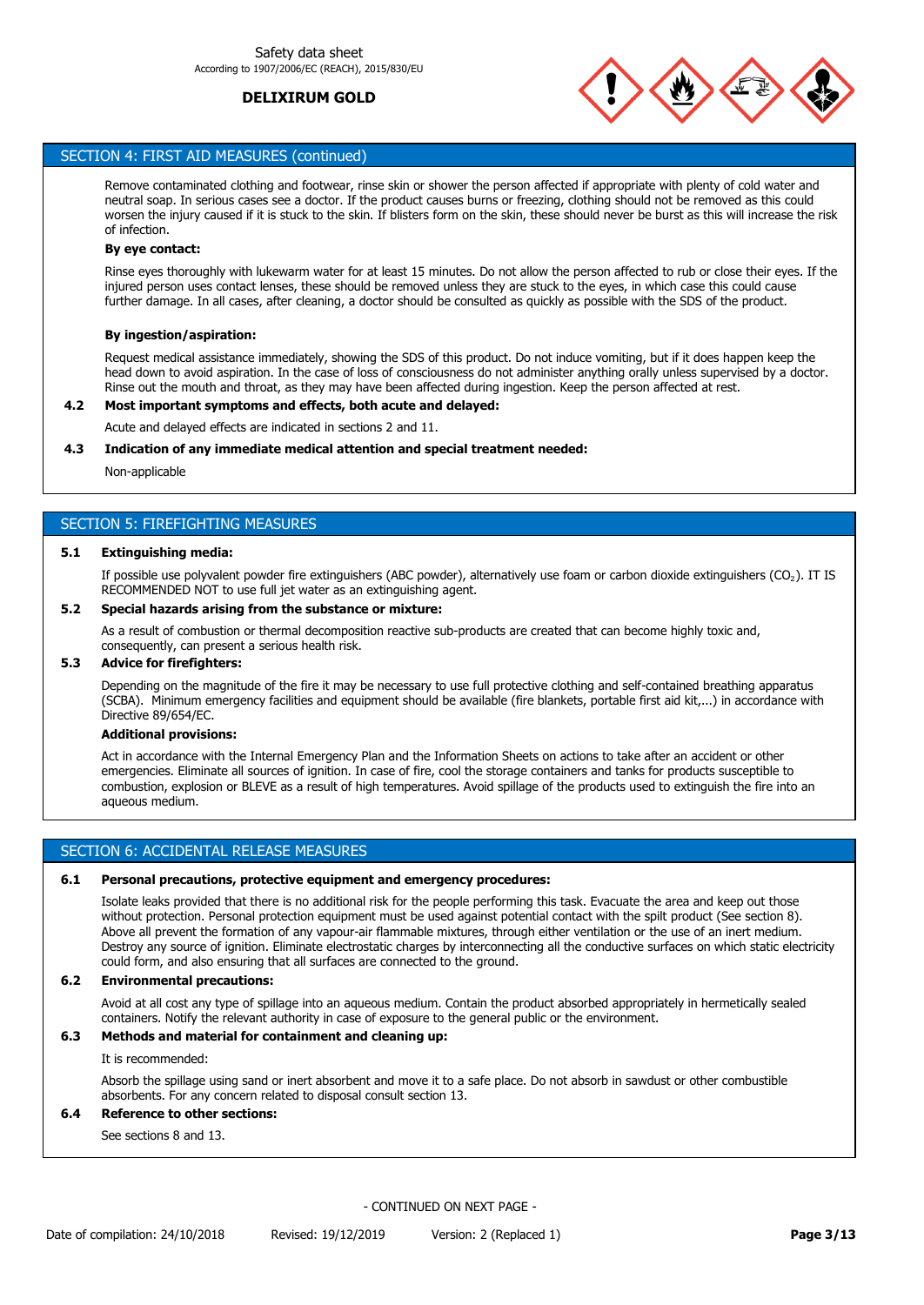

## SECTION 7: HANDLING AND STORAGE

### **7.1 Precautions for safe handling:**

### A.- Precautions for safe manipulation

Comply with the current legislation concerning the prevention of industrial risks. Keep containers hermetically sealed. Control spills and residues, destroying them with safe methods (section 6). Avoid leakages from the container. Maintain order and cleanliness where dangerous products are used.

B.- Technical recommendations for the prevention of fires and explosions

Transfer in well ventilated areas, preferably through localized extraction. Fully control sources of ignition (mobile phones, sparks,…) and ventilate during cleaning operations. Avoid the existence of dangerous atmospheres inside containers, applying inertization systems where possible. Transfer at a slow speed to avoid the creation of electrostatic charges. Against the possibility of electrostatic charges: ensure a perfect equipotential connection, always use groundings, do not wear work clothes made of acrylic fibres, preferably wearing cotton clothing and conductive footwear. Comply with the essential security requirements for equipment and systems defined in Directive 2014/34/EC (ATEX 100) and with the minimum requirements for protecting the security and health of workers under the selection criteria of Directive 1999/92/EC (ATEX 137). Consult section 10 for conditions and materials that should be avoided.

C.- Technical recommendations to prevent ergonomic and toxicological risks

PREGNANT WOMEN SHOULD NOT BE EXPOSED TO THIS PRODUCT. Transfer in designated areas that comply with the necessary safety conditions (emergency showers and eyewash stations in close proximity), using personal protection equipment, especially on the hands and face (See section 8). Limit manual transfers to small amounts only. Do not eat or drink during the process, washing hands afterwards with suitable cleaning products.

D.- Technical recommendations to prevent environmental risks

Due to the danger of this product for the environment it is recommended to use it within an area containing contamination control barriers in case of spillage, as well as having absorbent material in close proximity.

# **7.2 Conditions for safe storage, including any incompatibilities:**

A.- Technical measures for storage

| Minimum Temp.: | 5 OC      |
|----------------|-----------|
| Maximum Temp.: | 30 °C     |
| Maximum time:  | 24 Months |

B.- General conditions for storage

Avoid sources of heat, radiation, static electricity and contact with food. For additional information see subsection 10.5

# **7.3 Specific end use(s):**

Except for the instructions already specified it is not necessary to provide any special recommendation regarding the uses of this product.

# SECTION 8: EXPOSURE CONTROLS/PERSONAL PROTECTION

#### **8.1 Control parameters:**

Substances whose occupational exposure limits have to be monitored in the workplace

| Identification                | <b>Environmental limits</b> |         |              |
|-------------------------------|-----------------------------|---------|--------------|
| Dibutyltin Dilaurate          | IOELV (8h)                  |         |              |
| CAS: 77-58-7<br>EC: 201-039-8 | <b>IOELV (STEL)</b>         |         |              |
| Methanol                      | IOELV (8h)                  | 200 ppm | 260 mg/m $3$ |
| CAS: 67-56-1<br>EC: 200-659-6 | <b>IOELV (STEL)</b>         |         |              |

### **DNEL (Workers):**

|                              |                   |                     | Short exposure |                     | Long exposure  |  |
|------------------------------|-------------------|---------------------|----------------|---------------------|----------------|--|
| <b>Identification</b>        |                   | Systemic            | Local          | Systemic            | Local          |  |
| Trimethoxy(methyl)silane     | <b>Oral</b>       | Non-applicable      | Non-applicable | Non-applicable      | Non-applicable |  |
| CAS: 1185-55-3               | Dermal            | Non-applicable      | Non-applicable | $6,6$ mg/kg         | Non-applicable |  |
| EC: 214-685-0                | <b>Inhalation</b> | Non-applicable      | Non-applicable | $47 \text{ mg/m}^3$ | Non-applicable |  |
| 3-aminopropyltriethoxysilane | <b>Oral</b>       | Non-applicable      | Non-applicable | Non-applicable      | Non-applicable |  |
| CAS: 919-30-2                | Dermal            | $8,3$ mg/kg         | Non-applicable | 8,3 mg/kg           | Non-applicable |  |
| EC: 213-048-4                | <b>Inhalation</b> | 59 mg/m $3$         | Non-applicable | 59 mg/m $3$         | Non-applicable |  |
| Triethoxyoctylsilane         | <b>Oral</b>       | Non-applicable      | Non-applicable | Non-applicable      | Non-applicable |  |
| CAS: 2943-75-1               | Dermal            | 9 mg/kg             | Non-applicable | 9 mg/kg             | Non-applicable |  |
| EC: 220-941-2                | <b>Inhalation</b> | $16 \text{ mg/m}^3$ | Non-applicable | $16 \text{ mg/m}^3$ | Non-applicable |  |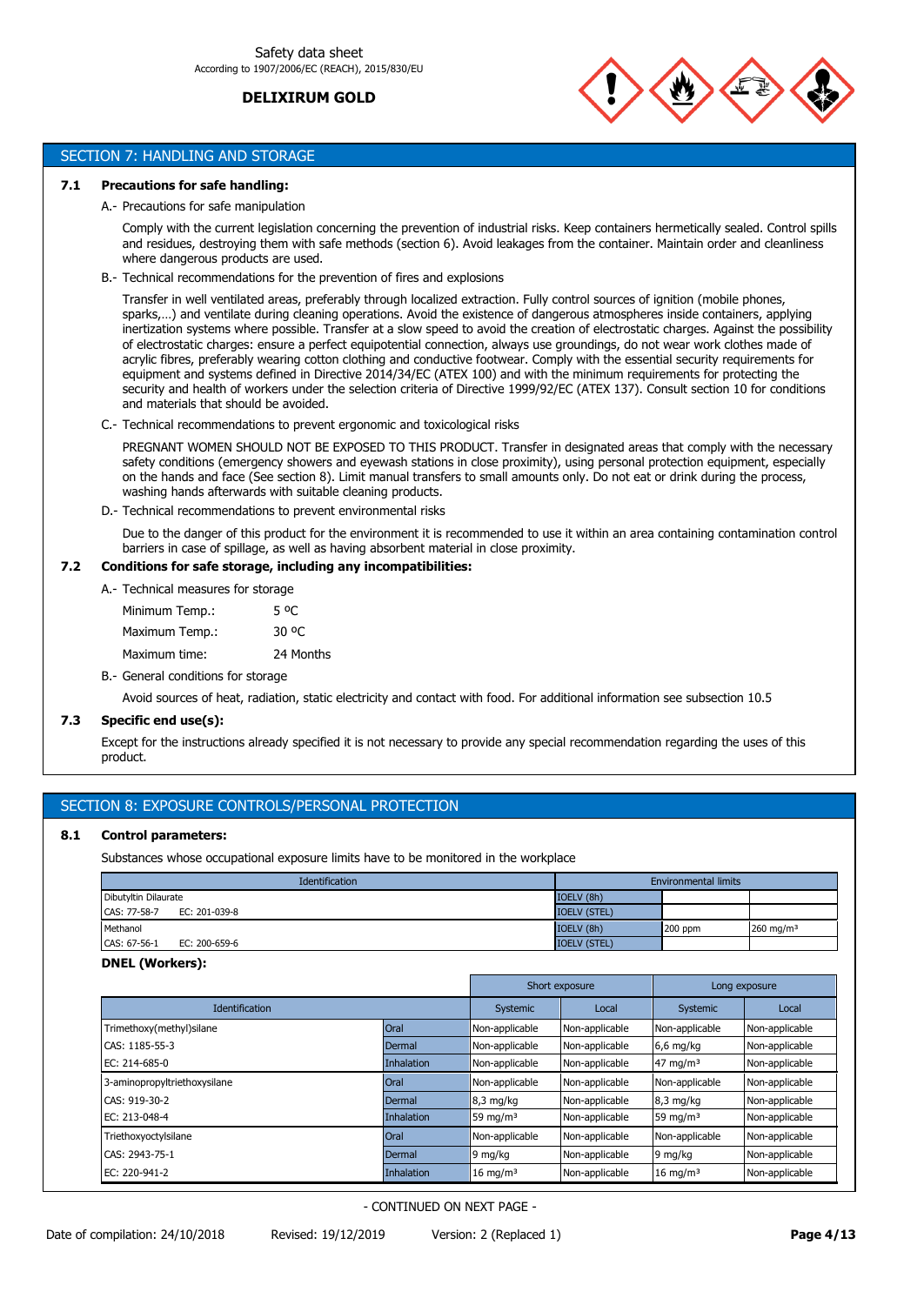

# SECTION 8: EXPOSURE CONTROLS/PERSONAL PROTECTION (continued)

|                       |                   |                        | Short exposure          | Long exposure            |                      |
|-----------------------|-------------------|------------------------|-------------------------|--------------------------|----------------------|
| <b>Identification</b> |                   | Systemic               | Local                   | Systemic                 | Local                |
| Dibutyltin Dilaurate  | Oral              | Non-applicable         | Non-applicable          | Non-applicable           | Non-applicable       |
| CAS: 77-58-7          | Dermal            | . mg/kg                | Non-applicable          | $0.2 \text{ mg/kg}$      | Non-applicable       |
| EC: 201-039-8         | <b>Inhalation</b> | $10,07 \text{ mg/m}^3$ | Non-applicable          | $0.01$ mg/m <sup>3</sup> | Non-applicable       |
| Methanol              | Oral              | Non-applicable         | Non-applicable          | Non-applicable           | Non-applicable       |
| CAS: 67-56-1          | Dermal            | $40 \text{ mg/kg}$     | Non-applicable          | 40 mg/kg                 | Non-applicable       |
| EC: 200-659-6         | <b>Inhalation</b> | 260 mg/m <sup>3</sup>  | $260$ mg/m <sup>3</sup> | 260 mg/m <sup>3</sup>    | $260 \text{ mg/m}^3$ |

#### **DNEL (General population):**

|                              |                   |                          | Short exposure | Long exposure             |                |
|------------------------------|-------------------|--------------------------|----------------|---------------------------|----------------|
| <b>Identification</b>        |                   | <b>Systemic</b>          | Local          | <b>Systemic</b>           | Local          |
| Trimethoxy(methyl)silane     | Oral              | Non-applicable           | Non-applicable | $0,42$ mg/kg              | Non-applicable |
| CAS: 1185-55-3               | Dermal            | 132 mg/kg                | Non-applicable | $2,9$ mg/kg               | Non-applicable |
| EC: 214-685-0                | Inhalation        | 353 mg/m $3$             | Non-applicable | $10 \text{ mg/m}^3$       | Non-applicable |
| 3-aminopropyltriethoxysilane | Oral              | Non-applicable           | Non-applicable | Non-applicable            | Non-applicable |
| CAS: 919-30-2                | Dermal            | 5 mg/kg                  | Non-applicable | 5 mg/kg                   | Non-applicable |
| EC: 213-048-4                | <b>Inhalation</b> | $17,4$ mg/m <sup>3</sup> | Non-applicable | $17,4 \text{ mg/m}^3$     | Non-applicable |
| Triethoxyoctylsilane         | Oral              | $6,2$ mg/kg              | Non-applicable | $6,2$ mg/kg               | Non-applicable |
| CAS: 2943-75-1               | Dermal            | $6,2$ mg/kg              | Non-applicable | $6,2$ mg/kg               | Non-applicable |
| EC: 220-941-2                | <b>Inhalation</b> | 5,4 mg/m <sup>3</sup>    | Non-applicable | 5,4 mg/m <sup>3</sup>     | Non-applicable |
| Dibutyltin Dilaurate         | Oral              | $0.01$ mg/kg             | Non-applicable | 0,002 mg/kg               | Non-applicable |
| CAS: 77-58-7                 | Dermal            | $0.5 \text{ mg/kg}$      | Non-applicable | $0.08$ mg/kg              | Non-applicable |
| EC: 201-039-8                | <b>Inhalation</b> | $0.02 \text{ mg/m}^3$    | Non-applicable | $0,003$ mg/m <sup>3</sup> | Non-applicable |
| Methanol                     | Oral              | $8 \, mg/kg$             | Non-applicable | 8 mg/kg                   | Non-applicable |
| CAS: 67-56-1                 | Dermal            | 8 mg/kg                  | Non-applicable | 8 mg/kg                   | Non-applicable |
| EC: 200-659-6                | Inhalation        | 50 mg/m $3$              | 50 mg/m $3$    | 50 mg/m $3$               | 50 mg/m $3$    |

### **PNEC:**

| <b>Identification</b>        |              |                |                         |                      |
|------------------------------|--------------|----------------|-------------------------|----------------------|
| 3-aminopropyltriethoxysilane | <b>STP</b>   | $13$ mg/L      | <b>Fresh water</b>      | $0,33$ mg/L          |
| CAS: 919-30-2                | Soil         | $0.05$ mg/kg   | Marine water            | $0.033$ mg/L         |
| EC: 213-048-4                | Intermittent | $3,3$ mg/L     | Sediment (Fresh water)  | $1,2$ mg/kg          |
|                              | Oral         | Non-applicable | Sediment (Marine water) | $0,12 \text{ mg/kg}$ |
| Triethoxyoctylsilane         | <b>STP</b>   | $100$ mg/L     | Fresh water             | $0,0058$ mg/L        |
| CAS: 2943-75-1               | Soil         | $0.09$ mg/kg   | Marine water            | 0,00058 mg/L         |
| EC: 220-941-2                | Intermittent | Non-applicable | Sediment (Fresh water)  | $2,34$ mg/kg         |
|                              | <b>Oral</b>  | $10$ g/kg      | Sediment (Marine water) | $0,23$ mg/kg         |
| Dibutyltin Dilaurate         | <b>STP</b>   | $100$ mg/L     | Fresh water             | 0,000463 mg/L        |
| CAS: 77-58-7                 | Soil         | Non-applicable | Marine water            | 0,0000463 mg/L       |
| EC: 201-039-8                | Intermittent | $0,00463$ mg/L | Sediment (Fresh water)  | Non-applicable       |
|                              | Oral         | $ 0,2 $ g/kg   | Sediment (Marine water) | Non-applicable       |
| Methanol                     | <b>STP</b>   | $100$ mg/L     | Fresh water             | 154 mg/L             |
| CAS: 67-56-1                 | Soil         | 23,5 mg/kg     | Marine water            | 15,4 mg/L            |
| EC: 200-659-6                | Intermittent | 1540 mg/L      | Sediment (Fresh water)  | 570,4 mg/kg          |
|                              | Oral         | Non-applicable | Sediment (Marine water) | Non-applicable       |

## **8.2 Exposure controls:**

A.- General security and hygiene measures in the work place

As a preventative measure it is recommended to use basic Personal Protective Equipment, with the corresponding <<CE marking>> in accordance with Directive 89/686/EC. For more information on Personal Protective Equipment (storage, use, cleaning, maintenance, class of protection,…) consult the information leaflet provided by the manufacturer. For more information see subsection 7.1.

All information contained herein is a recommendation which needs some specification from the labour risk prevention services as it is not known whether the company has additional measures at its disposal.

B.- Respiratory protection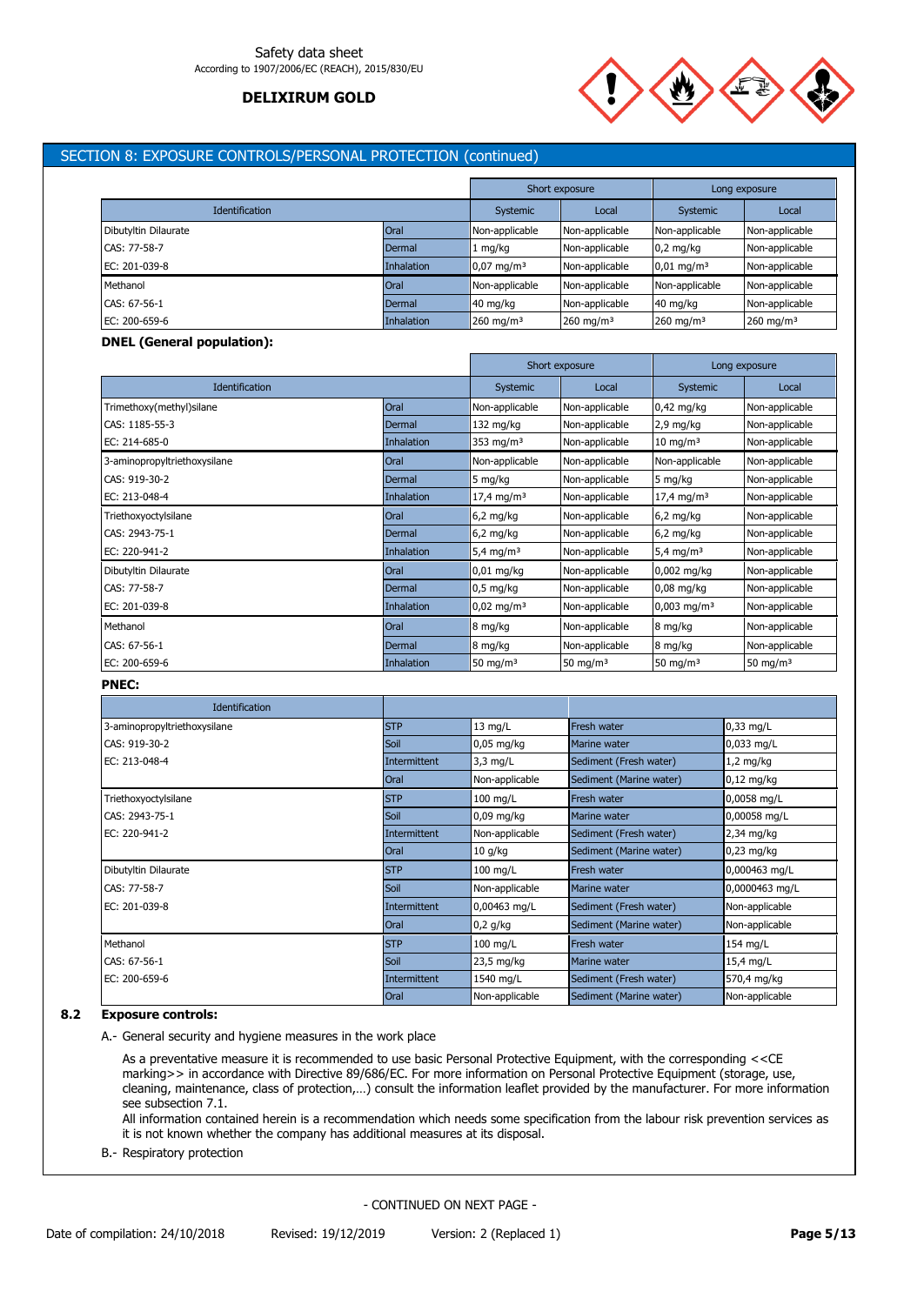

| Pictogram                                             | <b>PPE</b>                                                                                                   | Labelling                                       | <b>CEN Standard</b>                                                                                                              | Remarks                                                                                                                                                                                                        |  |
|-------------------------------------------------------|--------------------------------------------------------------------------------------------------------------|-------------------------------------------------|----------------------------------------------------------------------------------------------------------------------------------|----------------------------------------------------------------------------------------------------------------------------------------------------------------------------------------------------------------|--|
| Mandatory<br>respiratory tract<br>protection          | Filter mask for gases and<br>vapours                                                                         |                                                 | EN 405:2001+A1:2009                                                                                                              | Replace when there is a taste or smell of the<br>contaminant inside the face mask. If the contaminant<br>comes with warnings it is recommended to use<br>isolation equipment.                                  |  |
| C .- Specific protection for the hands                |                                                                                                              |                                                 |                                                                                                                                  |                                                                                                                                                                                                                |  |
| Pictogram                                             | <b>PPE</b>                                                                                                   | Labelling                                       | <b>CEN Standard</b>                                                                                                              | <b>Remarks</b>                                                                                                                                                                                                 |  |
| Mandatory hand<br>protection                          | NON-disposable chemical<br>protective gloves                                                                 |                                                 | EN ISO 374-1:2016<br>EN 16523-1:2015<br>EN 420:2003+A1:2009                                                                      | The Breakthrough Time indicated by the<br>manufacturer must exceed the period during which<br>the product is being used. Do not use protective<br>creams after the product has come into contact with<br>skin. |  |
|                                                       |                                                                                                              |                                                 |                                                                                                                                  | "As the product is a mixture of several substances, the resistance of the glove material can not be predicted in advance with total                                                                            |  |
| D.- Ocular and facial protection                      | reliability and has therefore to be checked prior to the application"                                        |                                                 |                                                                                                                                  |                                                                                                                                                                                                                |  |
|                                                       |                                                                                                              |                                                 |                                                                                                                                  |                                                                                                                                                                                                                |  |
| Pictogram                                             | <b>PPE</b>                                                                                                   | Labelling                                       | <b>CEN Standard</b>                                                                                                              | Remarks                                                                                                                                                                                                        |  |
| Mandatory face<br>protection                          | Face shield                                                                                                  |                                                 | EN 166:2001<br>EN 167:2001<br>EN 168:2001<br>EN ISO 4007:2018                                                                    | Clean daily and disinfect periodically according to the<br>manufacturer's instructions. Use if there is a risk of<br>splashing.                                                                                |  |
| E.- Body protection                                   |                                                                                                              |                                                 |                                                                                                                                  |                                                                                                                                                                                                                |  |
| Pictogram                                             | <b>PPE</b>                                                                                                   | Labelling                                       | <b>CEN Standard</b>                                                                                                              | Remarks                                                                                                                                                                                                        |  |
|                                                       |                                                                                                              |                                                 | EN 1149-1,2,3                                                                                                                    |                                                                                                                                                                                                                |  |
| Mandatory complete<br>body protection                 | Disposable clothing for<br>protection against chemical<br>risks, with antistatic and<br>fireproof properties | <b>CAT III</b>                                  | EN 13034:2005+A1:2009<br>EN ISO 13982-1:2004/A1:2010<br>EN ISO 6529:2013<br>EN ISO 6530:2005<br>EN ISO 13688:2013<br>EN 464:1994 | to the manufacturer's instructions.                                                                                                                                                                            |  |
| Mandatory foot<br>protection                          | Safety footwear for protection<br>against chemical risk, with<br>antistatic and heat resistant<br>properties |                                                 | EN ISO 13287:2012<br>EN ISO 20345:2011<br>EN 13832-1:2019                                                                        | Replace boots at any sign of deterioration.                                                                                                                                                                    |  |
|                                                       |                                                                                                              |                                                 |                                                                                                                                  |                                                                                                                                                                                                                |  |
| <b>Emergency measure</b>                              |                                                                                                              | <b>Standards</b>                                | <b>Emergency measure</b>                                                                                                         | <b>Standards</b>                                                                                                                                                                                               |  |
| F.- Additional emergency measures<br>Emergency shower |                                                                                                              | ANSI Z358-1<br>ISO 3864-1:2011, ISO 3864-4:2011 | ထ<br>Eyewash stations                                                                                                            | For professional use only. Clean periodically according<br>DIN 12 899<br>ISO 3864-1:2011, ISO 3864-4:2011                                                                                                      |  |
| <b>Environmental exposure controls:</b>               |                                                                                                              |                                                 |                                                                                                                                  |                                                                                                                                                                                                                |  |

| $V.O.C.$ (Supply):                 | 75,94 % weight                        |
|------------------------------------|---------------------------------------|
| V.O.C. density at 20 $^{\circ}$ C: | 655,54 kg/m <sup>3</sup> (655,54 g/L) |
| Average carbon number:             | 6.79                                  |
| Average molecular weight:          | 132,63 g/mol                          |

# SECTION 9: PHYSICAL AND CHEMICAL PROPERTIES

\*Not relevant due to the nature of the product, not providing information property of its hazards.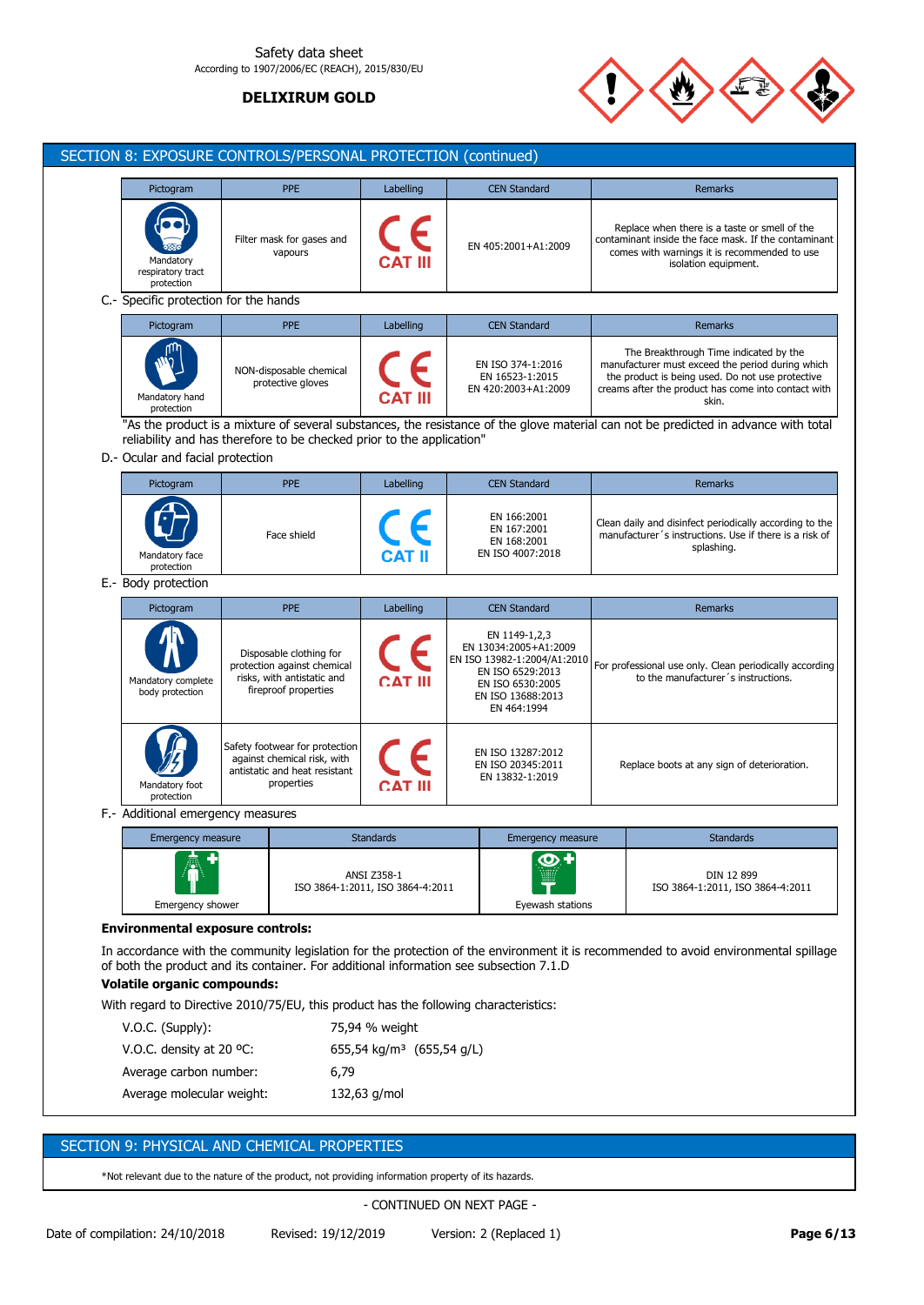

|     | SECTION 9: PHYSICAL AND CHEMICAL PROPERTIES (continued)                                            |                         |  |  |  |
|-----|----------------------------------------------------------------------------------------------------|-------------------------|--|--|--|
| 9.1 | Information on basic physical and chemical properties:                                             |                         |  |  |  |
|     | For complete information see the product datasheet.                                                |                         |  |  |  |
|     | <b>Appearance:</b>                                                                                 |                         |  |  |  |
|     | Physical state at 20 °C:                                                                           | Liquid                  |  |  |  |
|     | Appearance:                                                                                        | Fluid                   |  |  |  |
|     | Colour:                                                                                            | Yellow                  |  |  |  |
|     | Odour:                                                                                             | Characteristic          |  |  |  |
|     | Odour threshold:                                                                                   | Non-applicable *        |  |  |  |
|     | <b>Volatility:</b>                                                                                 |                         |  |  |  |
|     | Boiling point at atmospheric pressure:                                                             | 153 °C                  |  |  |  |
|     | Vapour pressure at 20 °C:                                                                          | 49 Pa                   |  |  |  |
|     | Vapour pressure at 50 °C:                                                                          | 307,65 Pa (0,31 kPa)    |  |  |  |
|     | Evaporation rate at 20 °C:                                                                         | Non-applicable *        |  |  |  |
|     | <b>Product description:</b>                                                                        |                         |  |  |  |
|     | Density at 20 °C:                                                                                  | 863,2 kg/m <sup>3</sup> |  |  |  |
|     | Relative density at 20 °C:                                                                         | 0,863                   |  |  |  |
|     | Dynamic viscosity at 20 °C:                                                                        | 0,79 cP                 |  |  |  |
|     | Kinematic viscosity at 20 °C:                                                                      | $0,92$ cSt              |  |  |  |
|     | Kinematic viscosity at 40 °C:                                                                      | $<$ 20,5 $<$ CSt        |  |  |  |
|     | Concentration:                                                                                     | Non-applicable *        |  |  |  |
|     | pH:                                                                                                | Non-applicable *        |  |  |  |
|     | Vapour density at 20 °C:                                                                           | Non-applicable *        |  |  |  |
|     | Partition coefficient n-octanol/water 20 °C:                                                       | Non-applicable *        |  |  |  |
|     | Solubility in water at 20 °C:                                                                      | Non-applicable *        |  |  |  |
|     | Solubility properties:                                                                             | Non-applicable *        |  |  |  |
|     | Decomposition temperature:                                                                         | Non-applicable *        |  |  |  |
|     | Melting point/freezing point:                                                                      | Non-applicable *        |  |  |  |
|     | Explosive properties:                                                                              | Non-applicable *        |  |  |  |
|     | Oxidising properties:                                                                              | Non-applicable *        |  |  |  |
|     | <b>Flammability:</b>                                                                               |                         |  |  |  |
|     | Flash Point:                                                                                       | 11 °C                   |  |  |  |
|     | Flammability (solid, gas):                                                                         | Non-applicable *        |  |  |  |
|     | Autoignition temperature:                                                                          | 265 °C                  |  |  |  |
|     | Lower flammability limit:                                                                          | Not available           |  |  |  |
|     | Upper flammability limit:                                                                          | Not available           |  |  |  |
|     | <b>Explosive:</b>                                                                                  |                         |  |  |  |
|     | Lower explosive limit:                                                                             | Non-applicable *        |  |  |  |
|     | Upper explosive limit:                                                                             | Non-applicable *        |  |  |  |
| 9.2 | <b>Other information:</b>                                                                          |                         |  |  |  |
|     | Surface tension at 20 °C:                                                                          | Non-applicable *        |  |  |  |
|     | Refraction index:                                                                                  | Non-applicable *        |  |  |  |
|     | *Not relevant due to the nature of the product, not providing information property of its hazards. |                         |  |  |  |

# SECTION 10: STABILITY AND REACTIVITY

**10.1 Reactivity:**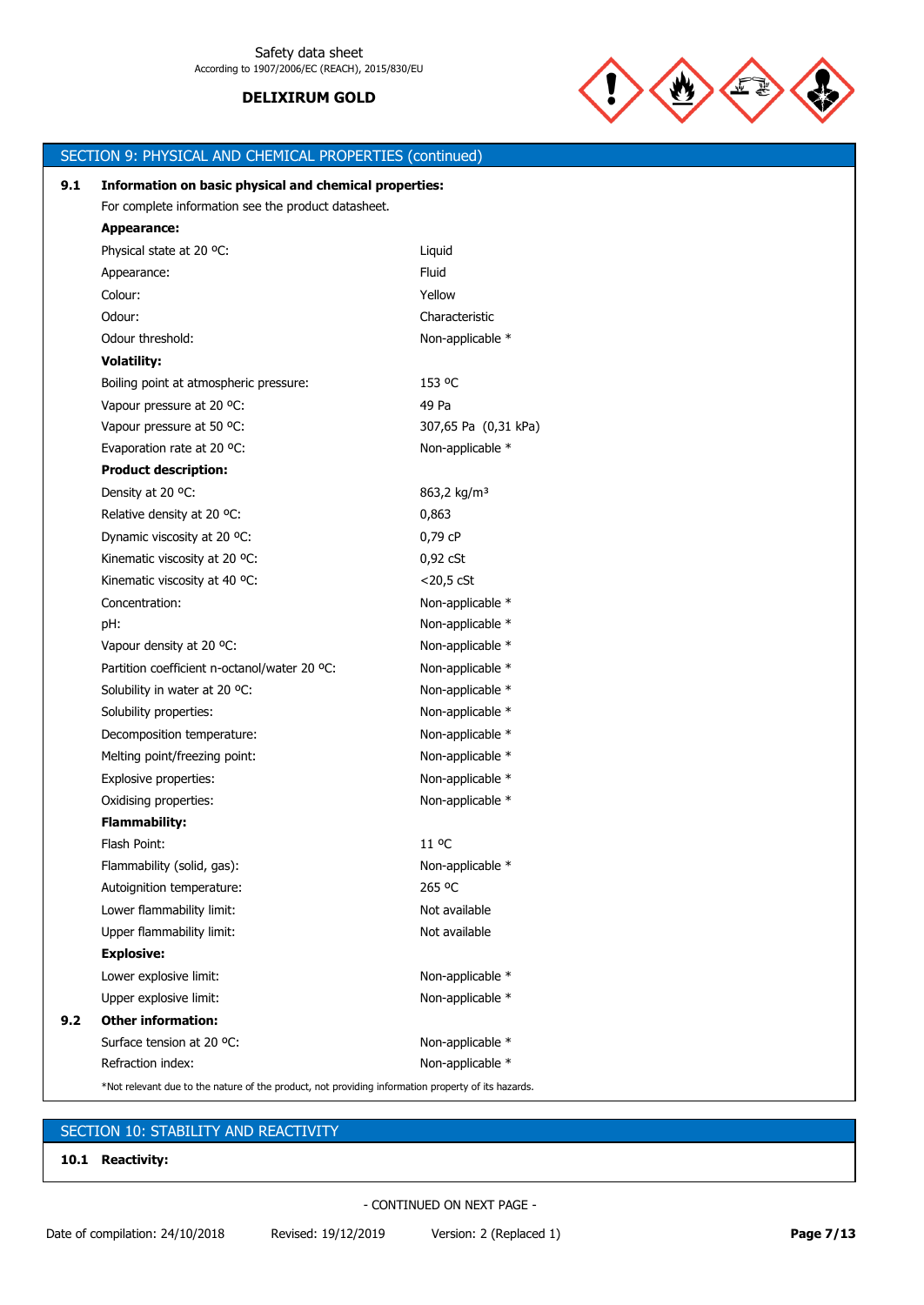

### SECTION 10: STABILITY AND REACTIVITY (continued)

No hazardous reactions are expected because the product is stable under recommended storage conditions. See section 7.

#### **10.2 Chemical stability:**

Chemically stable under the conditions of storage, handling and use.

#### **10.3 Possibility of hazardous reactions:**

Under the specified conditions, hazardous reactions that lead to excessive temperatures or pressure are not expected.

### **10.4 Conditions to avoid:**

Applicable for handling and storage at room temperature:

| Shock and friction | Contact with air | Increase in temperature | Sunlight            | Humiditv       |
|--------------------|------------------|-------------------------|---------------------|----------------|
| Not applicable     | Not applicable   | Risk of combustion      | Avoid direct impact | Not applicable |

### **10.5 Incompatible materials:**

| Acids              | Nater          | Oxidising materials | Combustible materials | Others                        |
|--------------------|----------------|---------------------|-----------------------|-------------------------------|
| Avoid strong acids | Not applicable | Avoid direct impact | Not applicable        | Avoid alkalis or strong bases |

### **10.6 Hazardous decomposition products:**

See subsection 10.3, 10.4 and 10.5 to find out the specific decomposition products. Depending on the decomposition conditions, complex mixtures of chemical substances can be released: carbon dioxide (CO2), carbon monoxide and other organic compounds.

# SECTION 11: TOXICOLOGICAL INFORMATION

### **11.1 Information on toxicological effects:**

The experimental information related to the toxicological properties of the product itself is not available

#### **Dangerous health implications:**

In case of exposure that is repetitive, prolonged or at concentrations higher than the recommended occupational exposure limits, adverse effects on health may result, depending on the means of exposure:

A- Ingestion (acute effect):

- Acute toxicity : The consumption of a considerable dose can cause irritation in the throat, abdominal pain, nausea and vomiting.

- Corrosivity/Irritability: Corrosive product, if it is swallowed causes burns destroying the tissues. For more information about secondary effects from skin contact see section 2.

B- Inhalation (acute effect):

- Acute toxicity : Based on available data, the classification criteria are not met. However, it contains substances classified as dangerous for inhalation. For more information see section 3.

- Corrosivity/Irritability: Prolonged inhalation of the product is corrosive to mucous membranes and the upper respiratory tract
- C- Contact with the skin and the eyes (acute effect):
	- Contact with the skin: Above all, skin contact may occur as fabrics of all thicknesses can be destroyed, resulting in burns. For more information on the secondary effects see section 2.
	- Contact with the eyes: Produces serious eye damage after contact.
- D- CMR effects (carcinogenicity, mutagenicity and toxicity to reproduction):
	- Carcinogenicity: Based on available data, the classification criteria are not met, as it does not contain substances classified as dangerous for the effects mentioned. For more information see section 3.
	- IARC: Non-applicable
	- Mutagenicity: Based on available data, the classification criteria are not met. However, it contains substances classified as dangerous with mutagenic effects. For more information see section 3.
	- Reproductive toxicity: May damage fertility or the unborn child
- E- Sensitizing effects:

- Respiratory: Based on available data, the classification criteria are not met, as it does not contain substances classified as dangerous with sensitising effects. For more information see section 3.

- Cutaneous: Prolonged contact with the skin can result in episodes of allergic contact dermatitis.
- F- Specific target organ toxicity (STOT) single exposure:

Based on available data, the classification criteria are not met. However, it does contain substances which are classified as dangerous as a result of a single exposure. For more information see section 3.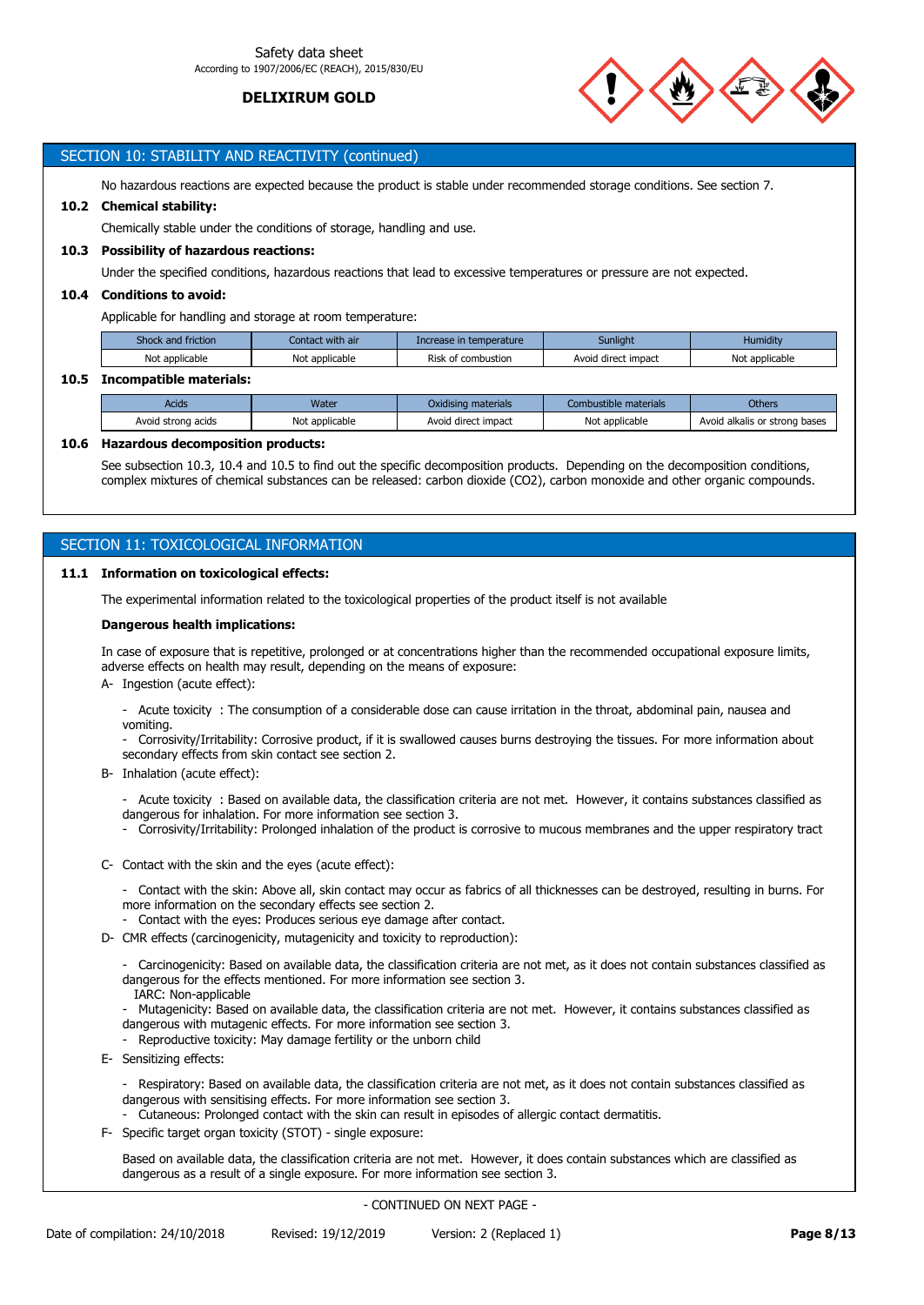

# SECTION 11: TOXICOLOGICAL INFORMATION (continued)

G- Specific target organ toxicity (STOT)-repeated exposure:

- Specific target organ toxicity (STOT)-repeated exposure: Based on available data, the classification criteria are not met. However, it does contain substances classified as dangerous for this effect. For more information see section 3.
- Skin: Repeated exposure may cause skin dryness or cracking
- H- Aspiration hazard:

The consumption of a considerable dose can cause pulmonary damage.

### **Other information:**

Non-applicable

### **Specific toxicology information on the substances:**

| <b>Identification</b>        | Acute toxicity         |                     | Genus  |
|------------------------------|------------------------|---------------------|--------|
| 3-aminopropyltriethoxysilane | LD50 oral              | 1491 mg/kg          | Rat    |
| CAS: 919-30-2                | LD50 dermal            | 4000 mg/kg          | Rabbit |
| EC: 213-048-4                | LC50 inhalation        | Non-applicable      |        |
| Dibutyltin Dilaurate         | LD50 oral              | $175 \text{ mg/kg}$ | Rat    |
| CAS: 77-58-7                 | LD50 dermal            | Non-applicable      |        |
| EC: 201-039-8                | LC50 inhalation        | Non-applicable      |        |
| Methanol                     | LD50 oral              | $100$ mg/kg         | Rat    |
| CAS: 67-56-1                 | LD50 dermal            | 300 mg/kg           | Rabbit |
| EC: 200-659-6                | <b>LC50</b> inhalation | 3 mg/L (4 h)        | Rat    |

# SECTION 12: ECOLOGICAL INFORMATION

The experimental information related to the eco-toxicological properties of the product itself is not available

### **12.1 Toxicity:**

| <b>Identification</b>        |             | Acute toxicity                     | <b>Species</b>          | Genus      |
|------------------------------|-------------|------------------------------------|-------------------------|------------|
| 3-aminopropyltriethoxysilane | <b>LC50</b> | Non-applicable                     |                         |            |
| CAS: 919-30-2                | <b>EC50</b> | 331 mg/L (48 h)                    | Daphnia magna           | Crustacean |
| EC: 213-048-4<br><b>EC50</b> |             | $1603 \text{ mg/L} (72 \text{ h})$ | Scenedesmus subspicatus | Algae      |
| Dibutyltin Dilaurate         | <b>LC50</b> | $0.1 - 1$ mg/L (96 h)              |                         | Fish       |
| CAS: 77-58-7                 | <b>EC50</b> | $ 0.1 - 1$ mg/L                    |                         | Crustacean |
| EC: 201-039-8                | <b>EC50</b> | $ 0.1 - 1$ mg/L                    |                         | Algae      |
| Methanol                     | <b>LC50</b> | 15400 mg/L (96 h)                  | Lepomis macrochirus     | Fish       |
| CAS: 67-56-1                 | <b>EC50</b> | 12000 mg/L (96 h)                  | Nitrocra spinipes       | Crustacean |
| EC: 200-659-6                | <b>EC50</b> | 530 mg/L (168 h)                   | Microcystis aeruginosa  | Algae      |

### **12.2 Persistence and degradability:**

| <b>Identification</b>        |                  | Degradability    | Biodegradability |            |
|------------------------------|------------------|------------------|------------------|------------|
| 3-aminopropyltriethoxysilane | BOD <sub>5</sub> | Non-applicable   | Concentration    | $100$ mg/L |
| CAS: 919-30-2                | <b>COD</b>       | Non-applicable   | Period           | 28 days    |
| EC: 213-048-4                | BOD5/COD         | Non-applicable   | % Biodegradable  | 54 %       |
| Dibutyltin Dilaurate         | BOD <sub>5</sub> | $0.00054$ g O2/g | Concentration    | 100 mg/L   |
| CAS: 77-58-7                 | <b>COD</b>       | Non-applicable   | Period           | 28 days    |
| EC: 201-039-8                | BOD5/COD         | Non-applicable   | % Biodegradable  | 50 %       |
| Methanol                     | BOD <sub>5</sub> | Non-applicable   | Concentration    | 100 mg/L   |
| CAS: 67-56-1                 | <b>COD</b>       | 1.42 g $O2/q$    | Period           | 14 days    |
| EC: 200-659-6                | BOD5/COD         | Non-applicable   | % Biodegradable  | 192 %      |

# **12.3 Bioaccumulative potential:**

| <b>Identification</b>        |            | Bioaccumulation potential |  |  |
|------------------------------|------------|---------------------------|--|--|
| 3-aminopropyltriethoxysilane | <b>BCF</b> |                           |  |  |
| CAS: 919-30-2                | Pow Log    | 10.1                      |  |  |
| EC: 213-048-4                | Potential  | Low                       |  |  |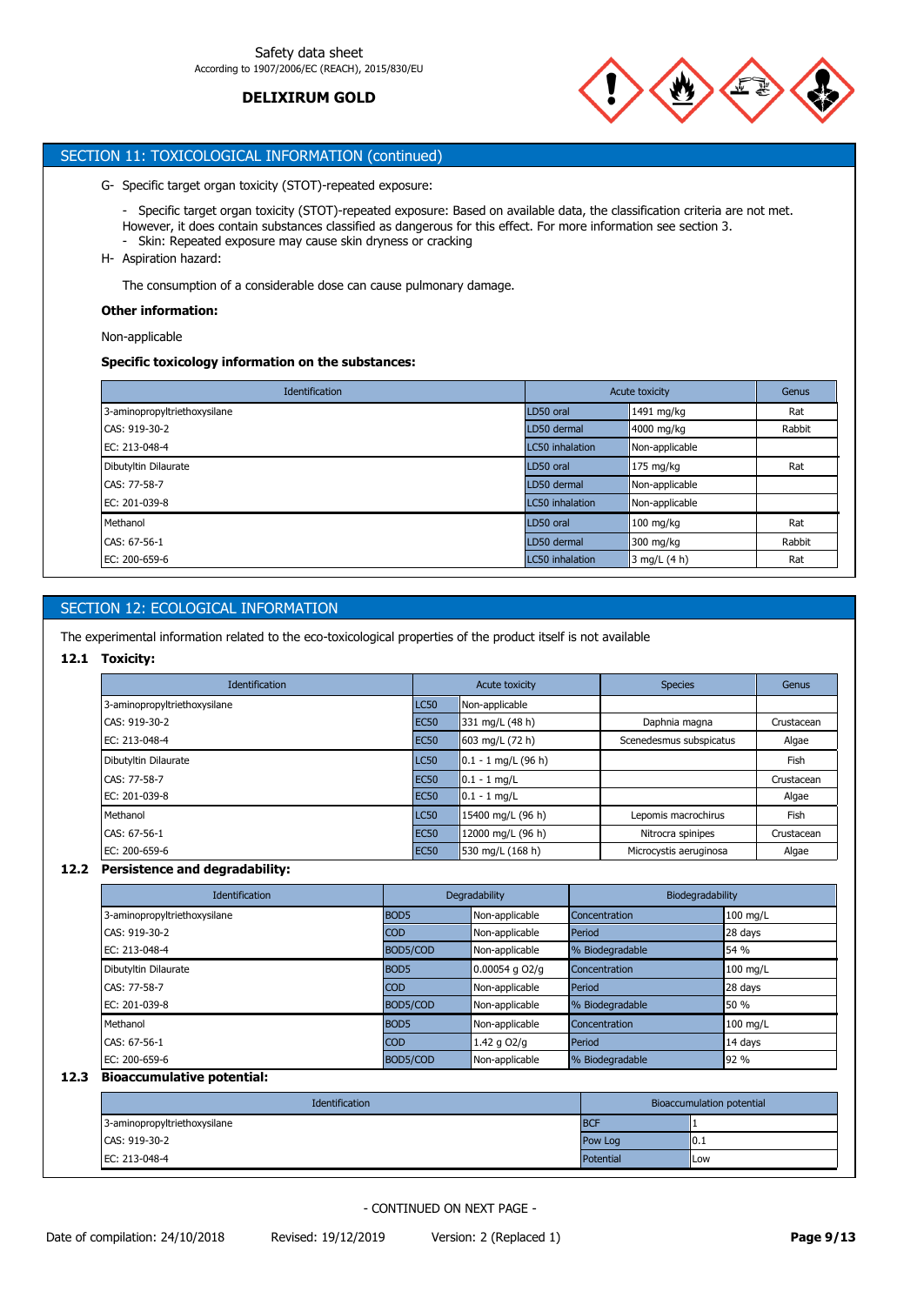

### SECTION 12: ECOLOGICAL INFORMATION (continued)

| Identification       |                  | Bioaccumulation potential |             |  |
|----------------------|------------------|---------------------------|-------------|--|
| Dibutyltin Dilaurate | <b>BCF</b>       |                           | 131         |  |
| CAS: 77-58-7         | Pow Log          |                           | 13.12       |  |
| EC: 201-039-8        | <b>Potential</b> |                           | Moderate    |  |
| Methanol             | <b>BCF</b>       |                           |             |  |
| CAS: 67-56-1         | Pow Log          |                           | $-0.77$     |  |
| EC: 200-659-6        | Potential        |                           | <b>ILow</b> |  |

#### **12.4 Mobility in soil:**

| <b>Identification</b> | Absorption/desorption |                      | Volatility        |                |
|-----------------------|-----------------------|----------------------|-------------------|----------------|
| Methanol              | <b>Koc</b>            | Non-applicable       | Henry             | Non-applicable |
| CAS: 67-56-1          | Conclusion            | Non-applicable       | Dry soil          | Non-applicable |
| EC: 200-659-6         | Surface tension       | 2.355E-2 N/m (25 °C) | <b>Moist soil</b> | Non-applicable |

# **12.5 Results of PBT and vPvB assessment:**

Product fails to meet PBT/vPvB criteria

### **12.6 Other adverse effects:**

Not described

# SECTION 13: DISPOSAL CONSIDERATIONS

### **13.1 Waste treatment methods:**

| Code | Description                                                                                 | Waste class (Regulation (EU) No<br>1357/2014) |
|------|---------------------------------------------------------------------------------------------|-----------------------------------------------|
|      | It is not possible to assign a specific code, as it depends on the intended use by the user | Dangerous                                     |

### **Type of waste (Regulation (EU) No 1357/2014):**

HP14 Ecotoxic, HP5 Specific Target Organ Toxicity (STOT)/Aspiration Toxicity, HP3 Flammable, HP10 Toxic for reproduction, HP13 Sensitising, HP8 Corrosive

#### **Waste management (disposal and evaluation):**

Consult the authorized waste service manager on the assessment and disposal operations in accordance with Annex 1 and Annex 2 (Directive 2008/98/EC). As under 15 01 (2014/955/EC) of the code and in case the container has been in direct contact with the product, it will be processed the same way as the actual product. Otherwise, it will be processed as non-dangerous residue. We do not recommended disposal down the drain. See paragraph 6.2.

### **Regulations related to waste management:**

In accordance with Annex II of Regulation (EC) No 1907/2006 (REACH) the community or state provisions related to waste management are stated

Community legislation: Directive 2008/98/EC, 2014/955/EU, Regulation (EU) No 1357/2014

### SECTION 14: TRANSPORT INFORMATION

#### **Transport of dangerous goods by land:**

With regard to ADR 2019 and RID 2019: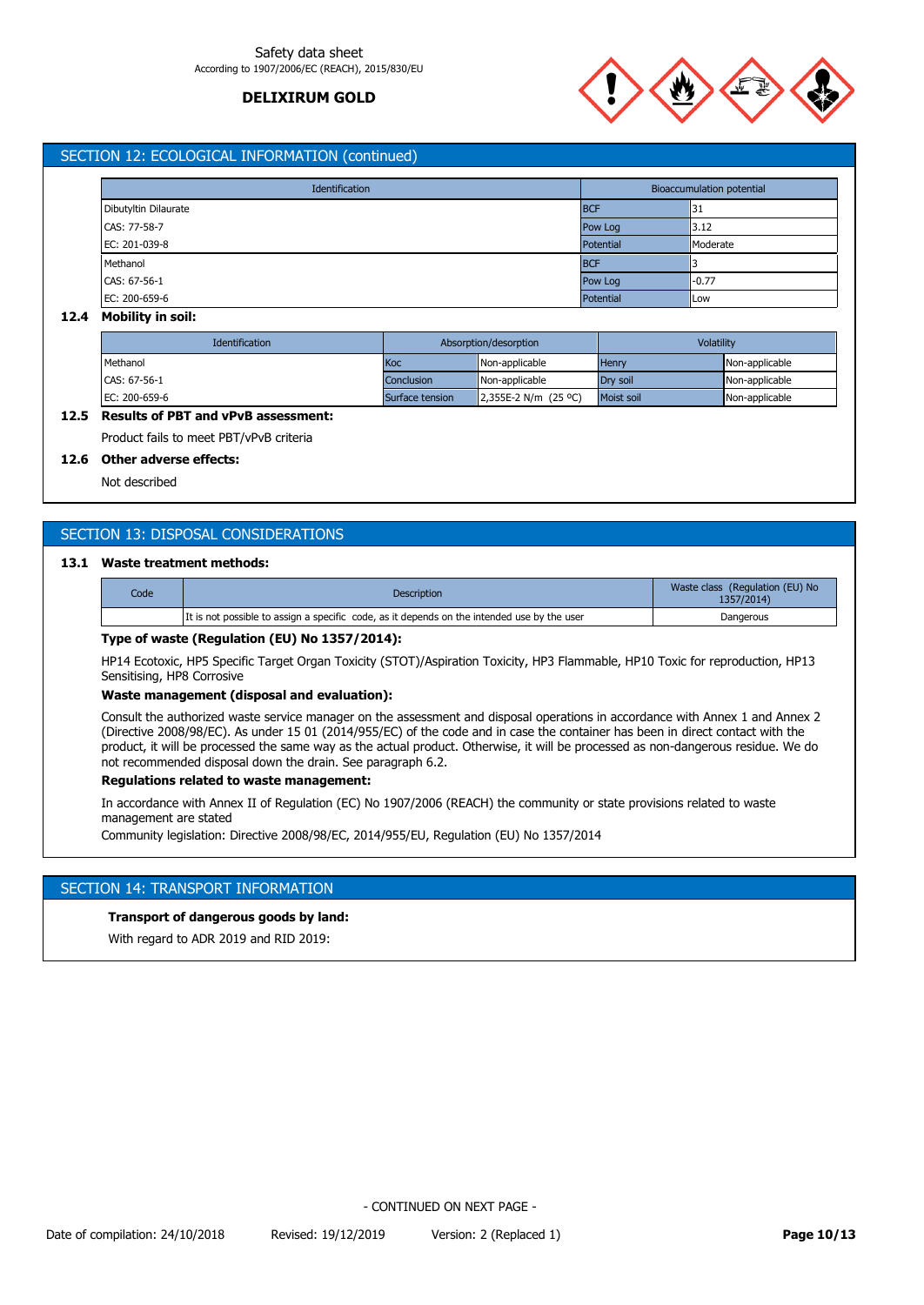

|                                      |      | SECTION 14: TRANSPORT INFORMATION (continued)                                                        |                                                                                                                  |
|--------------------------------------|------|------------------------------------------------------------------------------------------------------|------------------------------------------------------------------------------------------------------------------|
|                                      |      |                                                                                                      |                                                                                                                  |
|                                      |      | 14.1 UN number:<br>14.2 UN proper shipping name:                                                     | <b>UN2924</b><br>FLAMMABLE LIQUID, CORROSIVE, N.O.S. (Trimethoxy(methyl)silane;<br>3-aminopropyltriethoxysilane) |
|                                      | 14.3 | Transport hazard class(es):                                                                          | 3                                                                                                                |
|                                      |      | Labels:                                                                                              | 3, 8                                                                                                             |
|                                      |      | 14.4 Packing group:                                                                                  | П                                                                                                                |
|                                      |      | 14.5 Environmental hazards:                                                                          | No                                                                                                               |
|                                      |      | 14.6 Special precautions for user                                                                    |                                                                                                                  |
|                                      |      | Special regulations:                                                                                 | 274                                                                                                              |
|                                      |      | Tunnel restriction code:                                                                             | D/E                                                                                                              |
|                                      |      | Physico-Chemical properties:                                                                         | see section 9                                                                                                    |
|                                      |      | Limited quantities:                                                                                  | 1 <sub>L</sub>                                                                                                   |
|                                      |      | 14.7 Transport in bulk according to Non-applicable                                                   |                                                                                                                  |
|                                      |      | Annex II of Marpol and the<br><b>IBC Code:</b>                                                       |                                                                                                                  |
| Transport of dangerous goods by sea: |      |                                                                                                      |                                                                                                                  |
| With regard to IMDG 38-16:           |      |                                                                                                      |                                                                                                                  |
|                                      |      | 14.1 UN number:                                                                                      | <b>UN2924</b>                                                                                                    |
|                                      |      | 14.2 UN proper shipping name:                                                                        | FLAMMABLE LIQUID, CORROSIVE, N.O.S. (Trimethoxy(methyl)silane;                                                   |
|                                      |      |                                                                                                      | 3-aminopropyltriethoxysilane)                                                                                    |
|                                      | 14.3 | Transport hazard class(es):                                                                          | 3                                                                                                                |
|                                      |      | Labels:                                                                                              | 3, 8                                                                                                             |
|                                      |      | 14.4 Packing group:                                                                                  | П                                                                                                                |
|                                      |      | 14.5 Environmental hazards:                                                                          | No                                                                                                               |
|                                      |      | 14.6 Special precautions for user                                                                    |                                                                                                                  |
|                                      |      | Special regulations:                                                                                 | 274                                                                                                              |
|                                      |      | EmS Codes:                                                                                           | $F-E$ , S-C                                                                                                      |
|                                      |      | Physico-Chemical properties:                                                                         | see section 9                                                                                                    |
|                                      |      | Limited quantities:                                                                                  | 1 L                                                                                                              |
|                                      |      | Segregation group:                                                                                   | Non-applicable                                                                                                   |
|                                      |      | 14.7 Transport in bulk according to Non-applicable<br>Annex II of Marpol and the<br><b>IBC Code:</b> |                                                                                                                  |
| Transport of dangerous goods by air: |      |                                                                                                      |                                                                                                                  |
| With regard to IATA/ICAO 2019:       |      |                                                                                                      |                                                                                                                  |
|                                      |      | 14.1 UN number:                                                                                      | UN2924                                                                                                           |
|                                      |      | 14.2 UN proper shipping name:                                                                        | FLAMMABLE LIQUID, CORROSIVE, N.O.S. (Trimethoxy(methyl)silane;<br>3-aminopropyltriethoxysilane)                  |
|                                      |      | 14.3 Transport hazard class(es):                                                                     | 3                                                                                                                |
|                                      |      | Labels:                                                                                              | 3, 8                                                                                                             |
|                                      |      | 14.4 Packing group:                                                                                  | П                                                                                                                |
|                                      |      | 14.5 Environmental hazards:                                                                          | No                                                                                                               |
|                                      |      | 14.6 Special precautions for user                                                                    |                                                                                                                  |
|                                      |      | Physico-Chemical properties:                                                                         | see section 9                                                                                                    |
|                                      |      | 14.7 Transport in bulk according to Non-applicable<br>Annex II of Marpol and the<br><b>IBC Code:</b> |                                                                                                                  |

# SECTION 15: REGULATORY INFORMATION

**15.1 Safety, health and environmental regulations/legislation specific for the substance or mixture:** Candidate substances for authorisation under the Regulation (EC) No 1907/2006 (REACH): Non-applicable Substances included in Annex XIV of REACH ("Authorisation List") and sunset date: Non-applicable Regulation (EC) No 1005/2009, about substances that deplete the ozone layer: Non-applicable Article 95, REGULATION (EU) No 528/2012: Non-applicable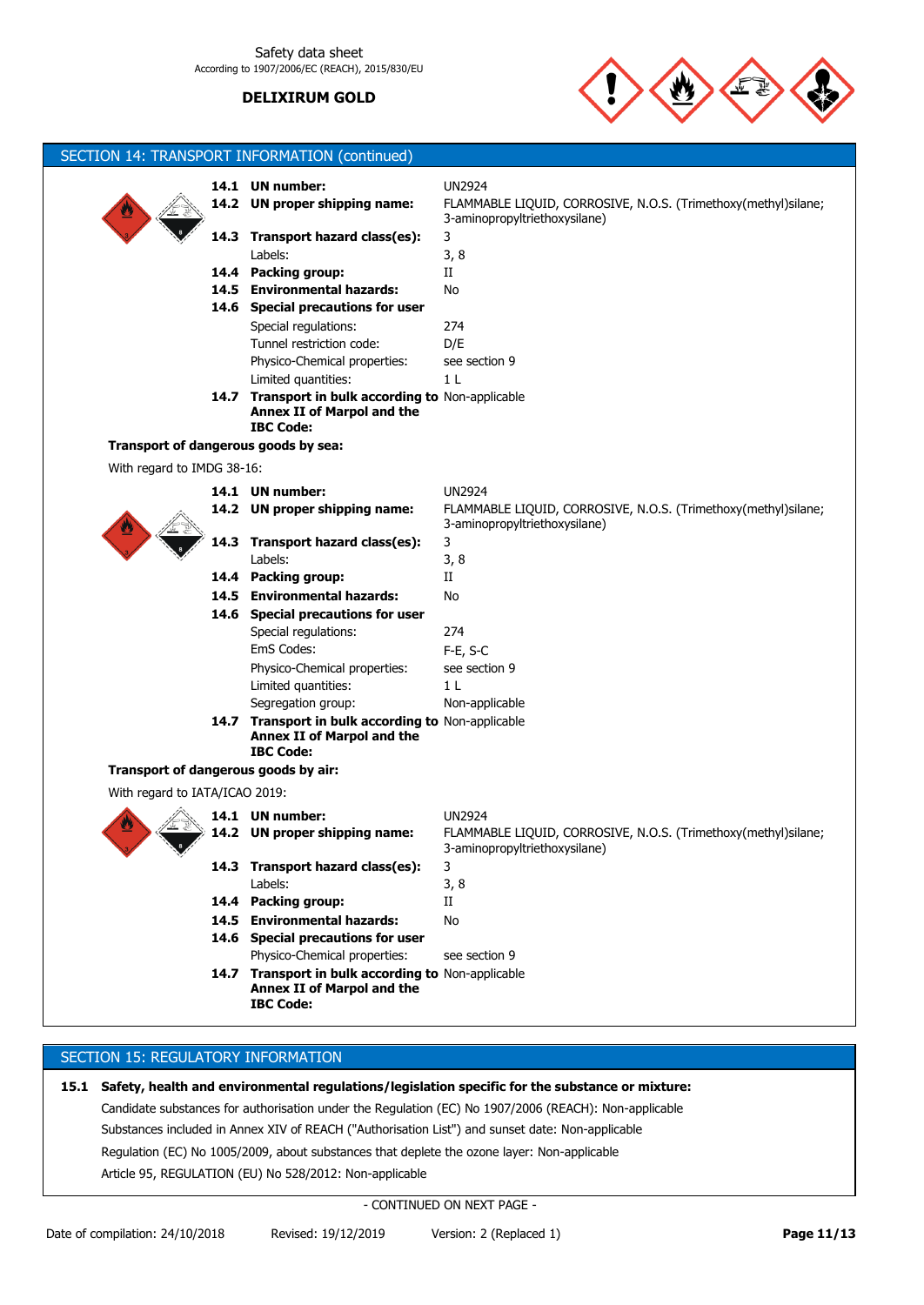

### SECTION 15: REGULATORY INFORMATION (continued)

REGULATION (EU) No 649/2012, in relation to the import and export of hazardous chemical products: Contains Dibutyltin Dilaurate

#### **Seveso III:**

| <b>Section</b> | <b>Description</b> | Lower-tier<br>requirements | <b>Upper-tier</b><br>requirements |
|----------------|--------------------|----------------------------|-----------------------------------|
| P5c            |                    | 5000                       | 50000                             |

#### **Limitations to commercialisation and the use of certain dangerous substances and mixtures (Annex XVII REACH, etc ….):**

Product classified hazardous under the CMR. Sale and distribution to the general public is prohibited. Due to its CMR category, it is essential to apply the specific measures for workplace hazard prevention covered in articles 4 and 5 of the 2004/37/EC Directive and later modifications.

#### **Specific provisions in terms of protecting people or the environment:**

It is recommended to use the information included in this safety data sheet as a basis for conducting workplace-specific risk assessments in order to establish the necessary risk prevention measures for the handling, use, storage and disposal of this product.

#### **Other legislation:**

The product could be affected by sectorial legislation

#### **15.2 Chemical safety assessment:**

The supplier has not carried out evaluation of chemical safety.

# SECTION 16: OTHER INFORMATION

#### **Legislation related to safety data sheets:**

This safety data sheet has been designed in accordance with ANNEX II-Guide to the compilation of safety data sheets of Regulation (EC) No 1907/2006 (Regulation (EC) No 2015/830)

#### **Modifications related to the previous Safety Data Sheet which concerns the ways of managing risks.:**

Non-applicable

#### **Texts of the legislative phrases mentioned in section 2:**

H317: May cause an allergic skin reaction

H360: May damage fertility or the unborn child

- H412: Harmful to aquatic life with long lasting effects
- H318: Causes serious eye damage
- H302: Harmful if swallowed
- H304: May be fatal if swallowed and enters airways
- H225: Highly flammable liquid and vapour
- H314: Causes severe skin burns and eye damage

#### **Texts of the legislative phrases mentioned in section 3:**

The phrases indicated do not refer to the product itself; they are present merely for informative purposes and refer to the individual components which appear in section 3

#### **CLP Regulation (EC) No 1272/2008:**

Acute Tox. 3: H301+H311+H331 - Toxic if swallowed, in contact with skin or if inhaled

Acute Tox. 4: H302 - Harmful if swallowed Aquatic Acute 1: H400 - Very toxic to aquatic life Aquatic Chronic 1: H410 - Very toxic to aquatic life with long lasting effects Asp. Tox. 1: H304 - May be fatal if swallowed and enters airways Flam. Liq. 2: H225 - Highly flammable liquid and vapour Muta. 2: H341 - Suspected of causing genetic defects Repr. 1B: H360 - May damage fertility or the unborn child Skin Corr. 1B: H314 - Causes severe skin burns and eye damage Skin Corr. 1C: H314 - Causes severe skin burns and eye damage Skin Irrit. 2: H315 - Causes skin irritation Skin Sens. 1: H317 - May cause an allergic skin reaction STOT RE 1: H372 - Causes damage to organs through prolonged or repeated exposure. (Oral) STOT SE 1: H370 - Causes damage to organs

#### **Classification procedure:**